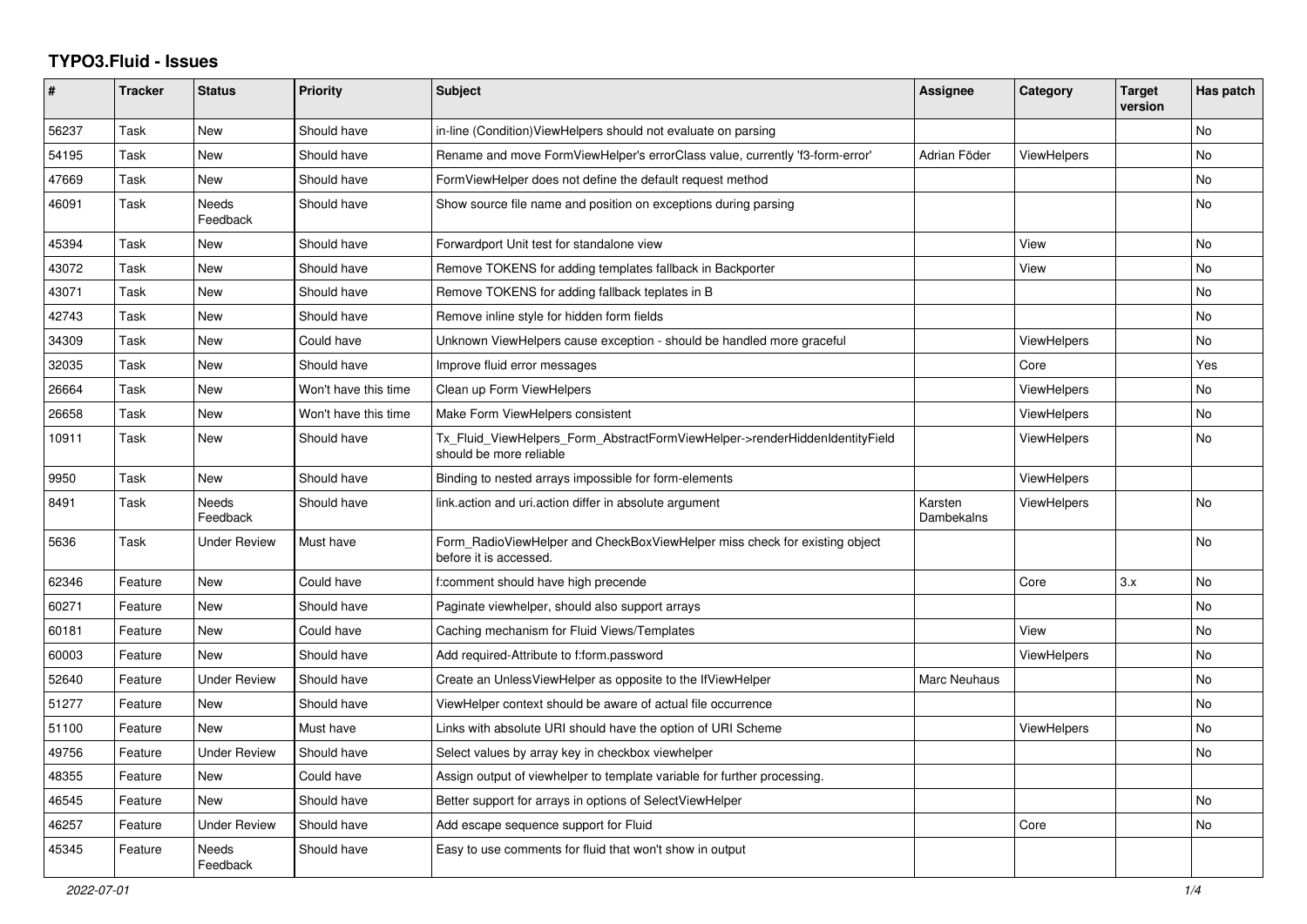| #     | <b>Tracker</b> | <b>Status</b>       | <b>Priority</b> | Subject                                                                                       | Assignee               | Category    | <b>Target</b><br>version | Has patch |
|-------|----------------|---------------------|-----------------|-----------------------------------------------------------------------------------------------|------------------------|-------------|--------------------------|-----------|
| 45153 | Feature        | New                 | Should have     | f:be.menus.actionMenuItem - Detection of the current select option is insufficient            |                        |             |                          | No        |
| 43346 | Feature        | <b>Under Review</b> | Should have     | Allow property mapping configuration via template                                             | Karsten<br>Dambekalns  | ViewHelpers | 2.1                      | No        |
| 42397 | Feature        | New                 | Should have     | Missing viewhelper for general links                                                          |                        |             |                          | <b>No</b> |
| 40081 | Feature        | New                 | Should have     | Allow assigned variables as keys in arrays                                                    |                        |             |                          | No        |
| 39936 | Feature        | New                 | Should have     | registerTagAttribute should handle default values                                             |                        | ViewHelpers |                          | No        |
| 38130 | Feature        | New                 | Should have     | Checkboxes and multiple select fields should have an assignable default value                 |                        |             |                          | No        |
| 37095 | Feature        | New                 | Should have     | It should be possible to set a different template on a Fluid TemplateView inside an<br>action | Christopher<br>Hlubek  |             |                          | No        |
| 36559 | Feature        | New                 | Could have      | New widget progress bar                                                                       |                        |             |                          | Yes       |
| 36410 | Feature        | New                 | Should have     | Allow templates to send arguments back to layout                                              |                        | ViewHelpers |                          | No        |
| 33394 | Feature        | Needs<br>Feedback   | Should have     | Logical expression parser for BooleanNode                                                     | <b>Tobias Liebig</b>   | Core        |                          | No        |
| 33215 | Feature        | New                 | Should have     | RFC: Dynamic values in ObjectAccess paths                                                     |                        |             |                          | No        |
| 31955 | Feature        | New                 | Should have     | f:uri.widget                                                                                  |                        | Widgets     |                          | No        |
| 30555 | Feature        | New                 | Could have      | Make TagBuilder more extensible                                                               |                        | Core        |                          | No        |
| 10472 | Feature        | New                 | Could have      | Fluid Standalone distribution                                                                 |                        | Core        |                          | No        |
| 9514  | Feature        | New                 | Should have     | Support explicit Array Arguments for ViewHelpers                                              |                        |             |                          |           |
| 9005  | Feature        | Accepted            | Could have      | Fluid Template Analyzer (FTA)                                                                 | Sebastian<br>Kurfuerst |             |                          |           |
| 8989  | Feature        | Needs<br>Feedback   | Could have      | Search path for fluid template files                                                          |                        | View        |                          | No        |
| 7608  | Feature        | New                 | Could have      | Configurable shorthand/object accessor delimiters                                             |                        | Core        |                          | Yes       |
| 5933  | Feature        | Accepted            | Should have     | Optional section rendering                                                                    | Sebastian<br>Kurfuerst | ViewHelpers |                          | No        |
| 4704  | Feature        | New                 | Should have     | Improve parsing exception messages                                                            |                        | Core        |                          |           |
| 3725  | Feature        | New                 | Could have      | <b>CSS Engine</b>                                                                             | Christian Müller       | ViewHelpers |                          | No        |
| 3291  | Feature        | Needs<br>Feedback   | Should have     | Cacheable viewhelpers                                                                         |                        |             |                          | No        |
| 1907  | Feature        | New                 | Could have      | Default values for view helpers based on context                                              |                        | Core        |                          |           |
| 65424 | <b>Bug</b>     | Under Review        | Should have     | SelectViewHelper must respect option(Value Label)Field for arrays                             |                        | ViewHelpers |                          | No        |
| 60856 | Bug            | New                 | Must have       | Target attribute not supported by the form viewhelper                                         |                        | ViewHelpers |                          | Yes       |
| 59057 | Bug            | <b>Under Review</b> | Must have       | Hidden empty value fields shoud be disabled when related field is disabled                    | Bastian<br>Waidelich   | ViewHelpers |                          | No        |
| 58983 | <b>Bug</b>     | New                 | Should have     | format.date does not respect linebreaks and throws exception                                  |                        |             |                          | No        |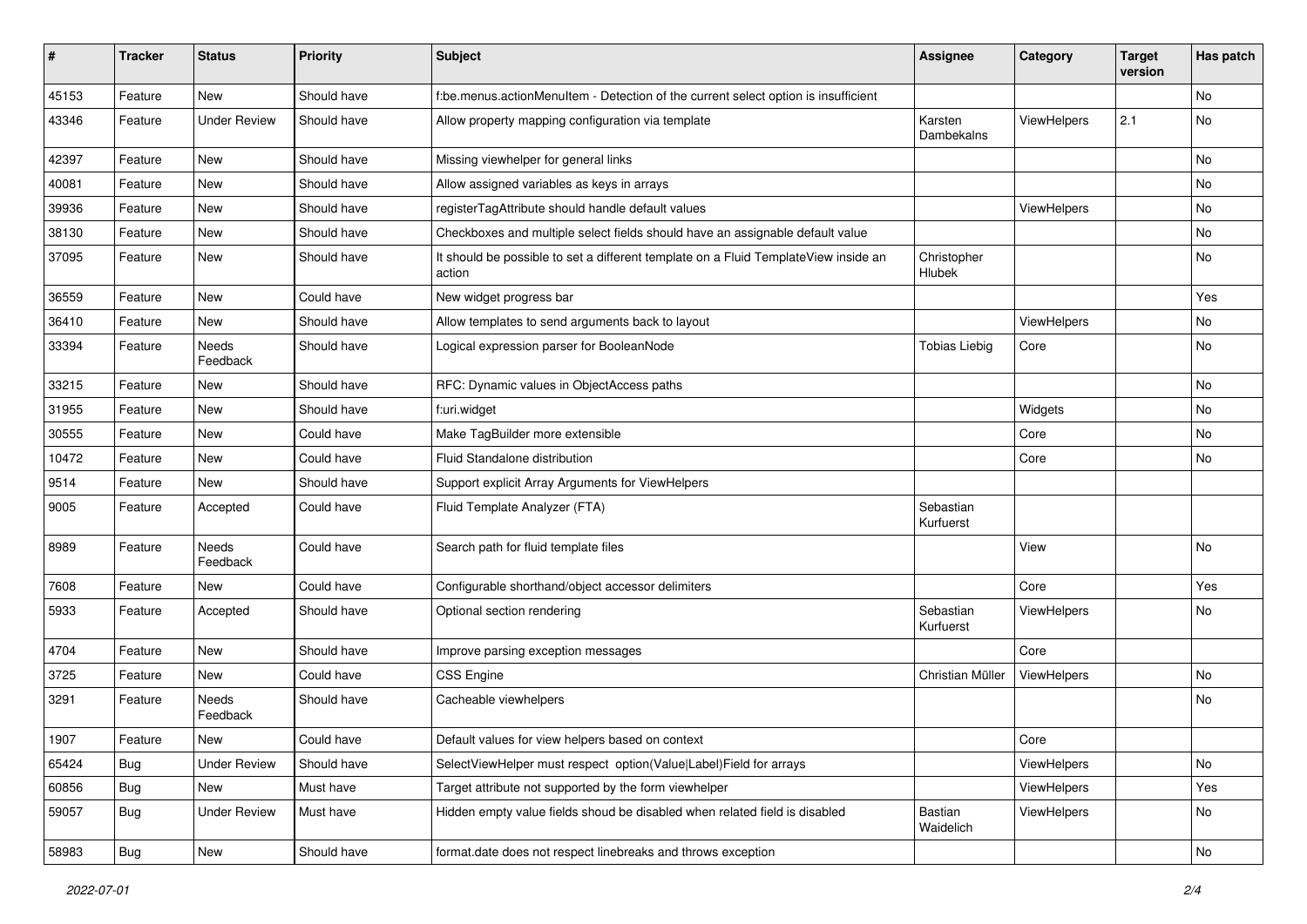| ∦     | <b>Tracker</b> | <b>Status</b>            | Priority    | Subject                                                                                   | <b>Assignee</b>             | Category           | <b>Target</b><br>version | Has patch |
|-------|----------------|--------------------------|-------------|-------------------------------------------------------------------------------------------|-----------------------------|--------------------|--------------------------|-----------|
| 58921 | Bug            | New                      | Should have | f:form.* VHs crash if NOT inside f:form but followed by f:form                            |                             |                    |                          | <b>No</b> |
| 58862 | Bug            | <b>Needs</b><br>Feedback | Should have | FormViewHelper doesn't accept NULL as value for \$arguments                               | Bastian<br>Waidelich        | <b>ViewHelpers</b> |                          | Yes       |
| 57885 | Bug            | <b>New</b>               | Must have   | Inputs are cleared from a second form if the first form produced a vallidation error      |                             |                    |                          | <b>No</b> |
| 55008 | Bug            | <b>Under Review</b>      | Should have | Interceptors should be used in Partials                                                   | Christian Müller            |                    |                          | No        |
| 54284 | Bug            | New                      | Should have | Default Option for Switch/Case VH                                                         |                             | ViewHelpers        |                          | No        |
| 53806 | Bug            | <b>Under Review</b>      | Should have | Paginate widget maximumNumberOfLinks rendering wrong number of links                      | Bastian<br>Waidelich        | Widgets            |                          | No        |
| 52591 | Bug            | <b>New</b>               | Should have | The Pagination Widget broken for joined objects                                           |                             |                    |                          | No        |
| 52536 | Bug            | <b>Under Review</b>      | Should have | Errorclass not set if no property-attribute set                                           |                             |                    |                          |           |
| 52419 | Bug            | New                      | Should have | Wrong PHPDocs notation for default value inline f:translate viewhelper                    |                             |                    | 2.0                      | No        |
| 51239 | Bug            | <b>Under Review</b>      | Must have   | AbstractViewHelper use incorrect method signature for "\$this->systemLogger->log()"       | Adrian Föder                | Core               |                          | Yes       |
| 50888 | Bug            | <b>Under Review</b>      | Should have | WSOD by changing name of section and if Fluid caches are generated                        |                             |                    |                          | No        |
| 49600 | Bug            | <b>New</b>               | Should have | f:form tag shown as a HTML on frontend                                                    |                             | ViewHelpers        |                          | <b>No</b> |
| 49038 | Bug            | New                      | Must have   | form select does not select the first item if prependOptionValue is used                  |                             |                    |                          | No        |
| 47006 | Bug            | <b>Under Review</b>      | Should have | widget identifier are not unique                                                          |                             |                    |                          | No        |
| 46289 | Bug            | <b>Needs</b><br>Feedback | Should have | Enable Escaping Interceptor in XML request format                                         |                             | View               | 2.0.1                    | <b>No</b> |
| 45384 | Bug            | New                      | Must have   | Persisted entity object in widget-configuration cannot be deserialized (after reload)     |                             | Widgets            | 2.0.1                    | <b>No</b> |
| 44234 | Bug            | <b>Under Review</b>      | Should have | selectViewHelper's sorting does not respect locale collation                              |                             | ViewHelpers        | 2.1                      | No        |
| 40998 | Bug            | <b>Under Review</b>      | Should have | Missing parent request namespaces in form field name prefix                               | Sebastian<br>Kurfuerst      | ViewHelpers        | 1.1.1                    | No        |
| 40064 | Bug            | New                      | Must have   | Multiselect is not getting persisted                                                      |                             | ViewHelpers        |                          | No        |
| 39990 | Bug            | New                      | Should have | Same form twice in one template: hidden fields for empty values are only rendered<br>once |                             | Core               |                          | No        |
| 38369 | Bug            | <b>New</b>               | Must have   | Resource ViewHelpers should not fall back to request package                              |                             | View               |                          | No        |
| 37619 | Bug            | New                      | Should have | Fatal Error when using variable in name attribute of Section ViewHelper                   |                             | ViewHelpers        |                          | No        |
| 36662 | <b>Bug</b>     | Needs<br>Feedback        | Should have | Checked state isn't always correct when property is collection                            | Kevin Ulrich<br>Moschallski | ViewHelpers        | 1.1.1                    | <b>No</b> |
| 36655 | <b>Bug</b>     | New                      | Should have | <b>Pagination Links</b>                                                                   |                             | Widgets            |                          | No        |
| 34682 | <b>Bug</b>     | <b>Under Review</b>      | Should have | Radio Button missing checked on validation error                                          |                             | ViewHelpers        |                          | No        |
| 33628 | <b>Bug</b>     | Needs<br>Feedback        | Must have   | Multicheckboxes (multiselect) for Collections don't work                                  | Christian Müller            | ViewHelpers        |                          | No        |
| 33551 | <b>Bug</b>     | New                      | Must have   | View helper values break out of a partial scope                                           | Sebastian<br>Kurfuerst      | Core               |                          | No        |